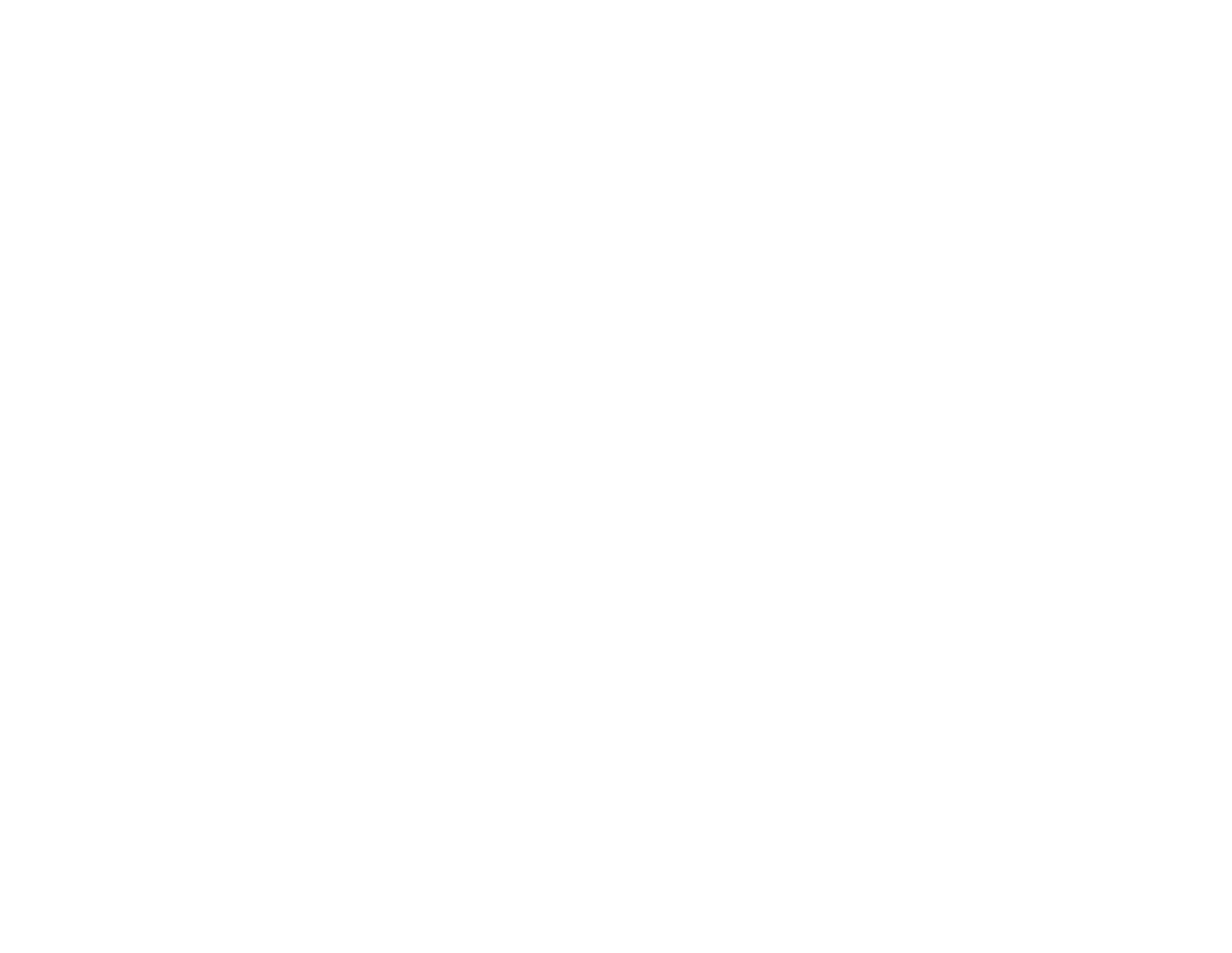#### TASSP/NASSP 202 APOY Selection Criteria and Rubric

# **Learning – Results-orientation**

|                                                                                                                                                                                                                                                                                                                                                                                                                                                                                                                                                                                                                                                                                                                                  | 1-Requires Development                                                                                                                                                  | 2 - Approaches Standard                                                                                                                                                                                                   | 3 - Meets Standard                                                                                                                                                                                            | 4 - Exceeds Standard                                                                                                                                                                                                                                              |
|----------------------------------------------------------------------------------------------------------------------------------------------------------------------------------------------------------------------------------------------------------------------------------------------------------------------------------------------------------------------------------------------------------------------------------------------------------------------------------------------------------------------------------------------------------------------------------------------------------------------------------------------------------------------------------------------------------------------------------|-------------------------------------------------------------------------------------------------------------------------------------------------------------------------|---------------------------------------------------------------------------------------------------------------------------------------------------------------------------------------------------------------------------|---------------------------------------------------------------------------------------------------------------------------------------------------------------------------------------------------------------|-------------------------------------------------------------------------------------------------------------------------------------------------------------------------------------------------------------------------------------------------------------------|
| How are you leading learning<br>in your school so that each<br>learner, student and adult, will<br>succeed in a globally<br>competitive society?<br><b>Assistant Principal (Q4)</b>                                                                                                                                                                                                                                                                                                                                                                                                                                                                                                                                              | Provides little or no<br>evidence of leading learning<br>in the school so that each<br>learner, student and adult,<br>will succeed in a globally<br>competitive society | Provides a general outline of<br>his/her role or approach and<br>some evidence of leading<br>learning in the school so that<br>each learner, student and adult,<br>will succeed in a globally<br>competitive society      | Clearly articulates his/her role<br>and approach, and provides<br>evidence of leading learning in<br>the school so that each learner,<br>student and adult, will succeed<br>in a globally competitive society | Articulates his/her role and<br>approach in a compelling fashion<br>and provides strong evidence<br>with persuasive results of leading<br>learning in the school so that<br>each learner, student and adult,<br>will succeed in a globally<br>competitive society |
| How well does the school<br>provide you and other<br>students with the support and<br>choices you need to succeed<br>academically? Student (Q3)<br>How does your assistant<br>principal lead the learning in<br>your school so that each<br>learner, student and adult, will<br>succeed in a globally<br>competitive society?<br>Teacher (Q3)<br>How has this assistant principal<br>embedded the needs of<br>his/her students as a guiding<br>value to inform organizational<br>decision-making?<br><b>Parent/Community (Q4)</b><br>How does this assistant<br>principal lead the learning in<br>his/her school so that each<br>learner, student and adult, will<br>succeed in a globally<br>competitive society?<br>Admin (Q3) | Provides little or no<br>corroborating evidence for<br>the student, teacher,<br>admin, parent/community's<br>answer                                                     | Provides anecdotal evidence<br>that supports the student,<br>teacher, admin,<br>parent/community's response<br>but does not address the<br>assistant principal's role or<br>approach in leading learning in<br>the school | Provides clear evidence that<br>supports the student, teacher,<br>admin, parent/community's<br>response and discusses the<br>assistant principal's role and<br>approach in leading learning in<br>the school  | Provides compelling evidence<br>that have strong results that<br>supports the student, teacher,<br>admin, parent/community's and<br>articulates the assistant<br>principal's role and approach in<br>leading learning in the school                               |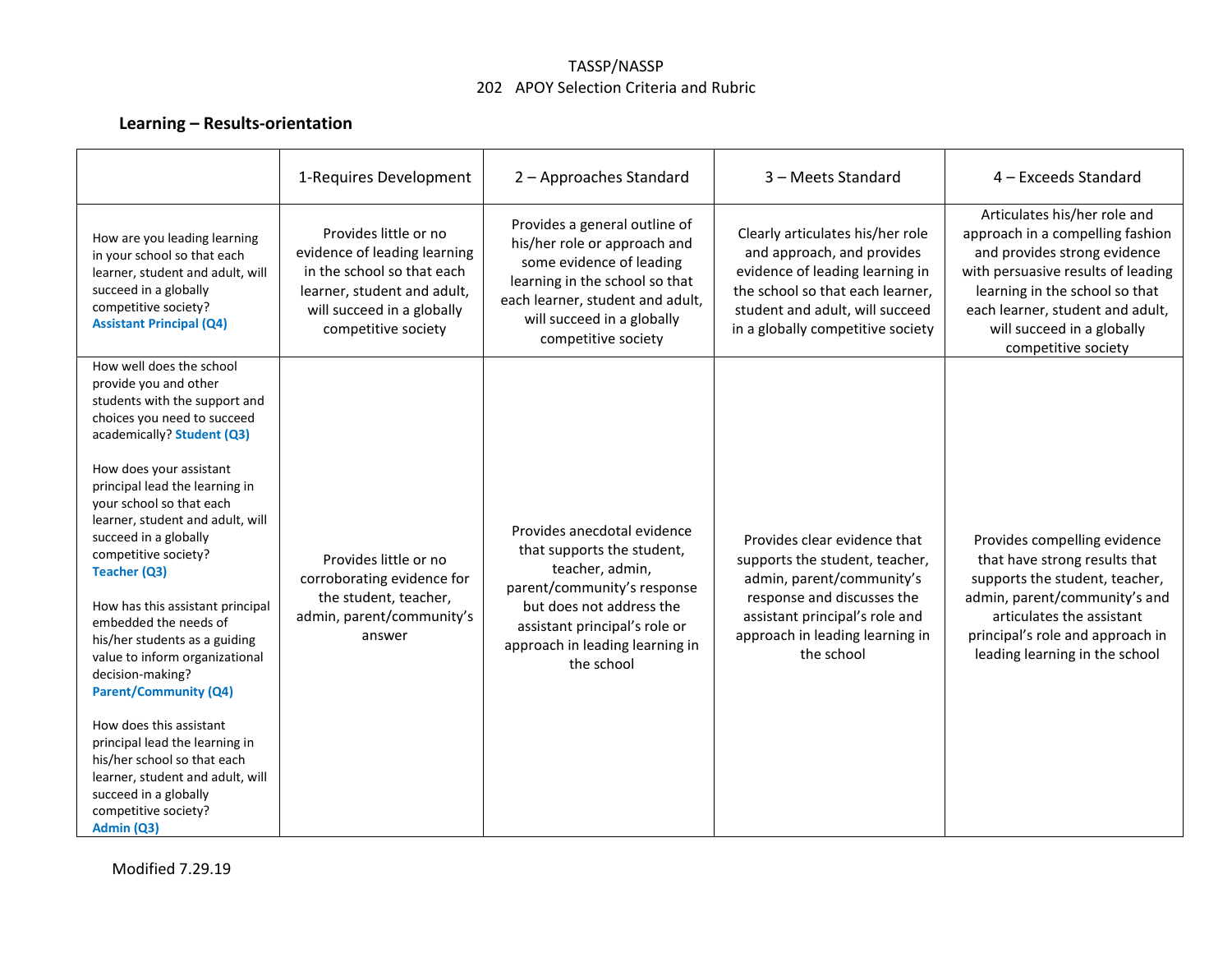#### TASSP/NASSP 2023 APOY Selection Criteria and Rubric

## **Learning – Collaborative leadership**

|                                                                                                                                                                                                                                                                                                                                                                                                                                                                                                             | 1- Requires Development                                                                                                                                      | 2 - Approaches Standard                                                                                                                                                                                                            | 3 - Meets Standard                                                                                                                                                                                              | 4 - Exceeds Standard                                                                                                                                                                                                                   |
|-------------------------------------------------------------------------------------------------------------------------------------------------------------------------------------------------------------------------------------------------------------------------------------------------------------------------------------------------------------------------------------------------------------------------------------------------------------------------------------------------------------|--------------------------------------------------------------------------------------------------------------------------------------------------------------|------------------------------------------------------------------------------------------------------------------------------------------------------------------------------------------------------------------------------------|-----------------------------------------------------------------------------------------------------------------------------------------------------------------------------------------------------------------|----------------------------------------------------------------------------------------------------------------------------------------------------------------------------------------------------------------------------------------|
| How have you empowered<br>students and adults in your<br>school community to<br>assume leadership roles to<br>promote each person's<br>learning and well-being?<br><b>Assistant Principal (Q5)</b>                                                                                                                                                                                                                                                                                                          | Provides little or no evidence<br>of empowering students and<br>adults to assume leadership<br>roles to promote each<br>person's learning and well-<br>being | Provides a general outline of<br>his/her approach and some<br>evidence of empowering<br>students and adults to assume<br>leadership roles to promote<br>each person's learning and<br>well-being                                   | Clearly articulates his/her<br>approach and provides<br>evidence of empowering<br>students and adults to<br>assume leadership roles to<br>promote each person's<br>learning and well-being                      | Articulates his/her approach in<br>a compelling fashion and<br>provides strong evidence of<br>empowering students and<br>adults to assume leadership<br>roles to promote each person's<br>learning and well-being                      |
| What opportunities do you<br>and other students have to<br>take leadership roles at your<br>school? Student (Q4)<br>How has this assistant<br>principal empowered<br>students and adults to<br>assume leadership roles that<br>promote each person's<br>learning and well-being?<br>Teacher (Q4)<br>How has this assistant<br>principal empowered<br>students and adults in<br>his/her school community to<br>assume leadership roles to<br>promote each person's<br>learning and well-being?<br>Admin (Q4) | Provides little or no<br>corroborating evidence for<br>the student, teacher, admin's<br>answer                                                               | Provides anecdotal/individual<br>evidence that supports the<br>student, teacher, admin's<br>response but does not address<br>the assistant principal's<br>approach to empower<br>students and adults to assume<br>leadership roles | Provides clear evidence that<br>supports the student,<br>teacher, admin's response<br>and discusses the assistant<br>principal's approach to<br>empowering students and<br>adults to assume leadership<br>roles | Provides compelling evidence<br>that supports the student,<br>teacher, admin's response, and<br>discusses the reasons for, and<br>assistant principal's approach<br>to empowering students and<br>adults to assume leadership<br>roles |